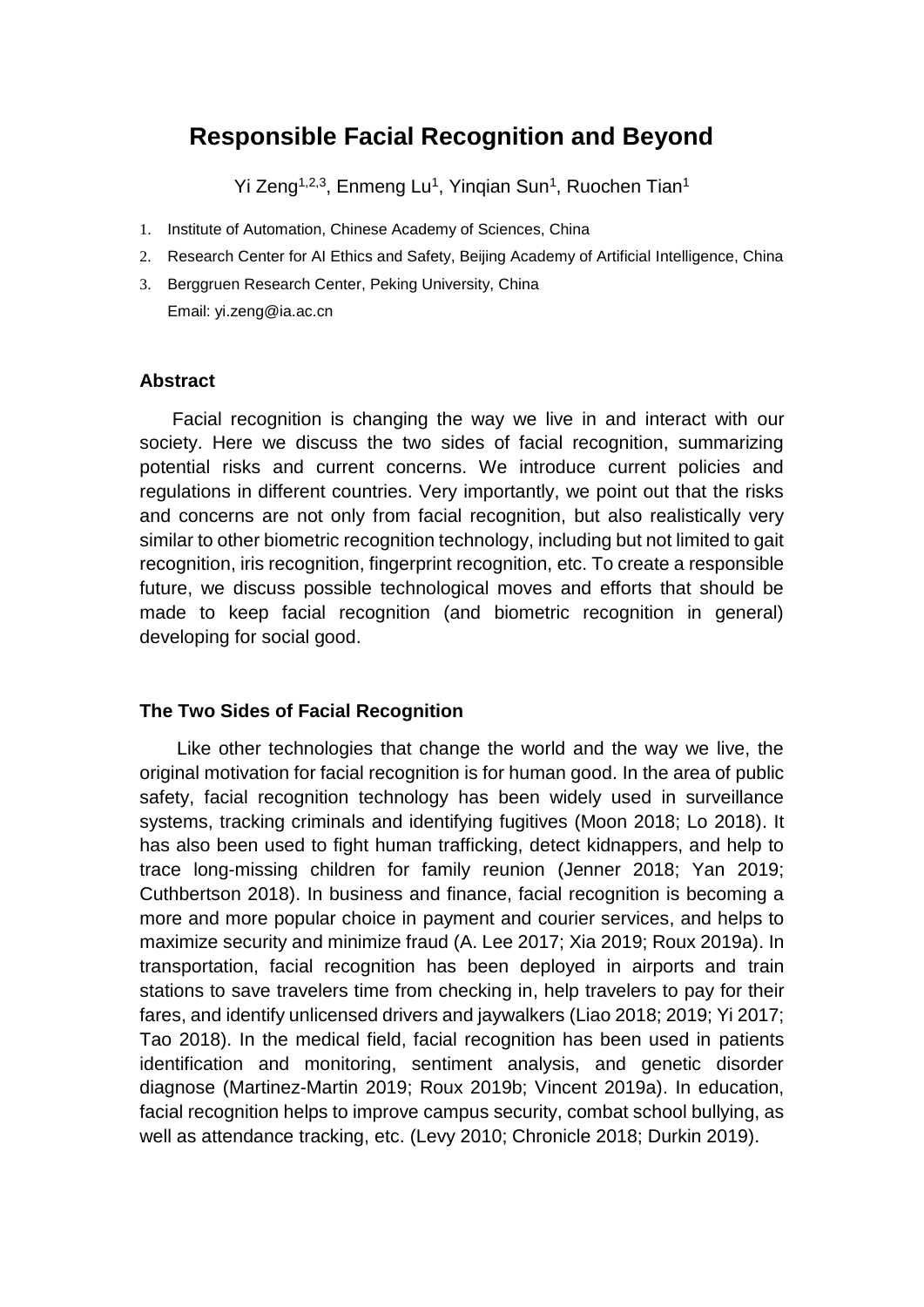Although facial recognition has or will benefit our society in many ways, controversy and concerns are rising. The topic of privacy, security, accuracy, bias and freedom are with frequent discussions:

*Privacy*: When it comes to various concerns about facial recognition, privacy and data security is constantly mentioned. In February, 2019, SenseNets, a facial recognition and security software company in Shenzhen, was identified by security experts as having a serious data leak from an unprotected database, including over 2.5 million of records of citizens with personal information (Gevers 2019). In August, 2019, the personal information of over 1 million people, including biometric information such as facial recognition information and fingerprints, was found on a publicly accessible database used by the likes of UK metropolitan police, defense contractors and banks (Taylor 2019). Such data breaches can put victims at a considerable disadvantage, especially when considering the biometric information is almost permanent, and the consequences of the leak are severe and lasting.

*Security*: Although typically considered as a means of security identification, facial recognition should not be considered safe enough. Research has shown that GAN-generated Deepfakes videos are challenging for facial recognition systems, and such a challenge will be even greater when considering the further development of face-swapping technology (Korshunov and Marcel 2018). In another research, the best public Face ID system ArcFace is attacked by adding printed paper stickers on a hat and the Face ID model got confused.

*Accuracy*: In fact, when considering applying facial recognition systems in real-world scenarios, facial recognition systems might not seem to be that reliable. A report shows that the facial recognition system from South Wales Police of UK has misidentified thousands of trials, making 2,297 false positive of a total 2,470 matches, with an error rate of about 92%. Critics worry that such poor performance might result in mistaken arrests as well as a drag on the work of the police (Fingas 2018). Another evaluation from the University of Essex has shown that the Metropolitan Police's facial recognition technology only made 8 correct in its 42 matches, with an error rate of 81%, and such deployment was likely to be found "unlawful" if challenged in court (Hall 2019; Manthorpe and Martin 2019; Booth 2019).

*Bias*: Besides the robustness and reliability problems, the possible bias from or amplified by the deployment of facial recognition systems bring in extra ethical issues. In the "Gender Shades" project from MIT Media Lab and Microsoft Research, facial analysis algorithms from IBM, Microsoft, and Megvii (Face++) have been evaluated, and it shows that darker-skinned females are the most vulnerable group to gender misclassification, with error rates up to 34.4% higher than those of lighter-skinned males (Buolamwini and Gebru 2018). In a report from American Civil Liberties Union (ACLU), a test was made on Amazon's facial recognition tool "Rekognition" by comparing photos of 535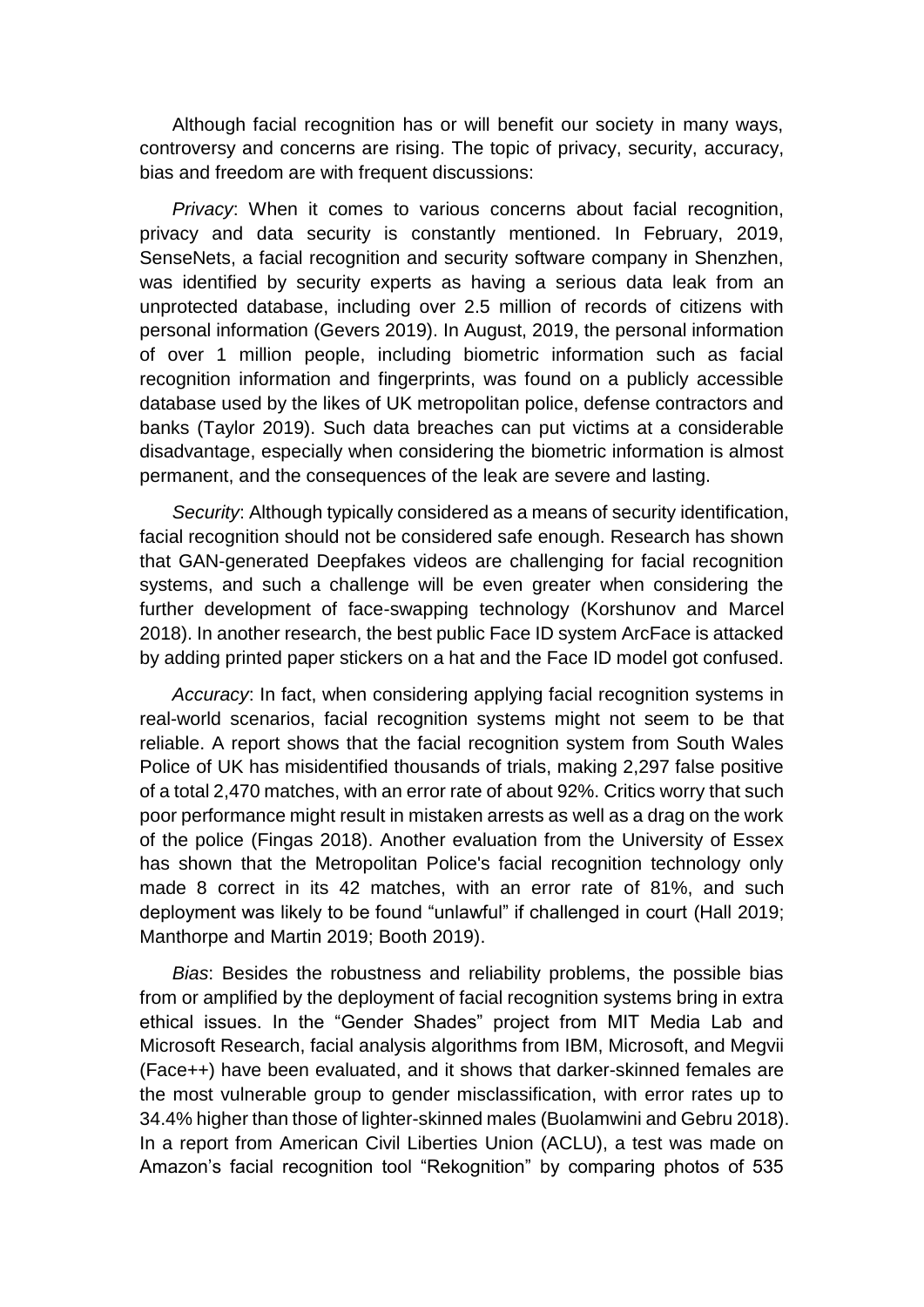members of US Congress with a face database of 25,000 arrest photos. The results include 28 false matches, in which 39% are people of color, even though they only make up 20% of the input (Snow 2018). Another test in 2019 showed similar results (Ehrenkranz 2019). Although Amazon responded that the confidence threshold used in those tests should be set to higher values to match their recommendations for law enforcement scenarios (Wood 2018), it still raised concerns about possible harms from racial biases and whether such facial recognition tools are accurate and reliable enough for deployment (Fussell 2018; Singer 2018).

*Freedom:* Facial recognition powered surveillance systems, if improperly deployed or secured, will not only fail to effectively safeguard public safety, but also may infringe on people' freedom/privacy and provide a source for abuse. Thus, the balance between public safety and personal privacy/freedom is quite essential. In a recent survey conducted by Ipsos, about two-thirds of adults across 26 countries support "a limited and restricted government use of AI and facial recognition to maintain order", while only less than one third of citizens support "a government use as much as needed, even at the cost of sacrificing their privacy", and only less than one quarter support "a total ban" (Boyon 2019). Although the survey shows subtle differences between countries, genders and education backgrounds, it reveals a major finding that there does exist a consensus of prudence and openness about facial recognition technology.

As a case study, the recent controversy about school usage of facial recognition in China has attracted a lot of attention and discussion. The China Pharmaceutical University is reported to bring in facial recognition software for student attendance tracking and behaviour monitoring in class (Smolaks 2019). Meanwhile, a photo taken from an event went viral online, in which a demo product from Megvii, a major facial recognition company illustrated how their product could monitor and analyze students' behaviour in class, including how often they raise their hands, or lean over the table (Runhua 2019). Similar attempts are also seen in other countries (e.g. applications from the SensorStar Labs in New York, US (Alcorn 2013)). The two incidents in China quickly raised ethical concerns about current facial recognition applications in class. Some have criticized such application as invading students' privacy and freedom, some have questioned the school's ability to keep the students' facial data secure and isolate from possible abuse, some worry that this may hamper the development of students' personality and trigger a backlash from students towards AI technology, and some see such application as failure examples of empowering education with AI. The Ministry of Education of China took actions very quickly, and is thus planning to curb and regulate the use of facial recognition in schools (Siqi 2019).

Facial recognition in classrooms still needs extensive discussions on potential impacts. The motivation of the application tries to recognize whether the students are focused, tired, bored, enthusiastic, etc. which is very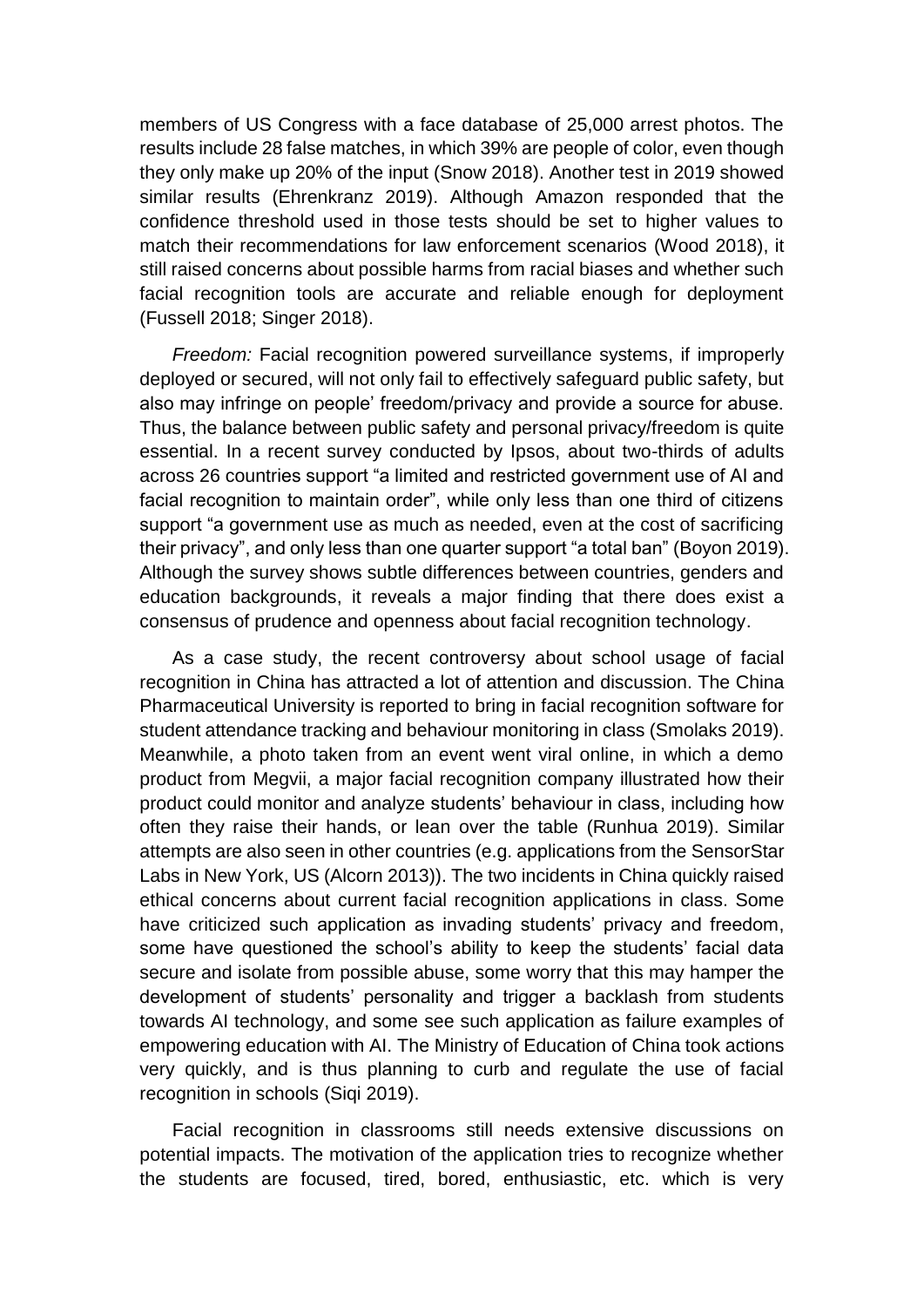problematic since human emotions are very complex, and they may not be really understood by analyzing points and relations on faces. The application of this technology also changed the original way of more natural interactions between teachers and students. The results of emotion recognition in the classroom are like mirror images for students, and by using this technology, the focus of the teachers could be no longer on understanding students by interacting with them, instead, understandings are supported by statistics of these mirror images. On the other hand, there would be high risks that students may act before cameras, making fake emotional faces, and fundamentally hate technologies of such type. In addition, very possibly, similar techniques could be used to analyze the emotions, focus, and behaviors of teachers in the classrooms. And potential negative effects also apply to them. Based on the idea from Confucius, in Analects (c. 500 BCE) that "What you do not want others to do to you, do not do unto others" (similar descriptions are in Golden Rule or ethic of reciprocity), facial and emotion recognition in classrooms should not be supported. This kind of trying has a high risk to be considered as a misuse of facial recognition technology and is not responsible especially for future generations. It is also possible that it could be used in factories, offices, etc. to track and analyze behaviors of many people. Such fears are not unfounded when considering that Amazon has already been using AI systems to track warehouse workers' productivity and automatically generate paperwork to fire those that failed to meet expectations (Bort 2019), and it is reported that some sanitation workers in Nanjing, China received messages like "please continue working" from their location-tracking bracelets when they decided to stay in one place (Hollister 2019). The trying as such will very likely to have negative impacts for creating human-AI symbiotic society.

#### **Policies and Regulations**

In the United States, legislators in San Francisco have voted unanimously to ban the use of facial recognition technology across local agencies, including transport authority and law enforcement, making them the first of US to do so (D. L. Lee Dave 2019; Paul 2019). They argue that the ban would protect them from possible inaccuracy and bias, and maintain their privacy and liberty. A few months later, the city of Somerville and Oakland also passed their own ban on city use of facial recognition (Wu 2019; Fisher 2019). Before that, on March 14, 2019, a bipartisan bill, called the Commercial Facial Recognition Privacy Act, was introduced by senators to offer legislative oversight on the commercial application of facial recognition. The bill would prohibit commercial users from collecting and re-sharing facial data for identifying or tracking consumers without their consent (Hatmaker 2019).

In the European Union, the General Data Protection Regulation (GDPR), enforced on May 25, 2018, has already offer EU a strict regulation for the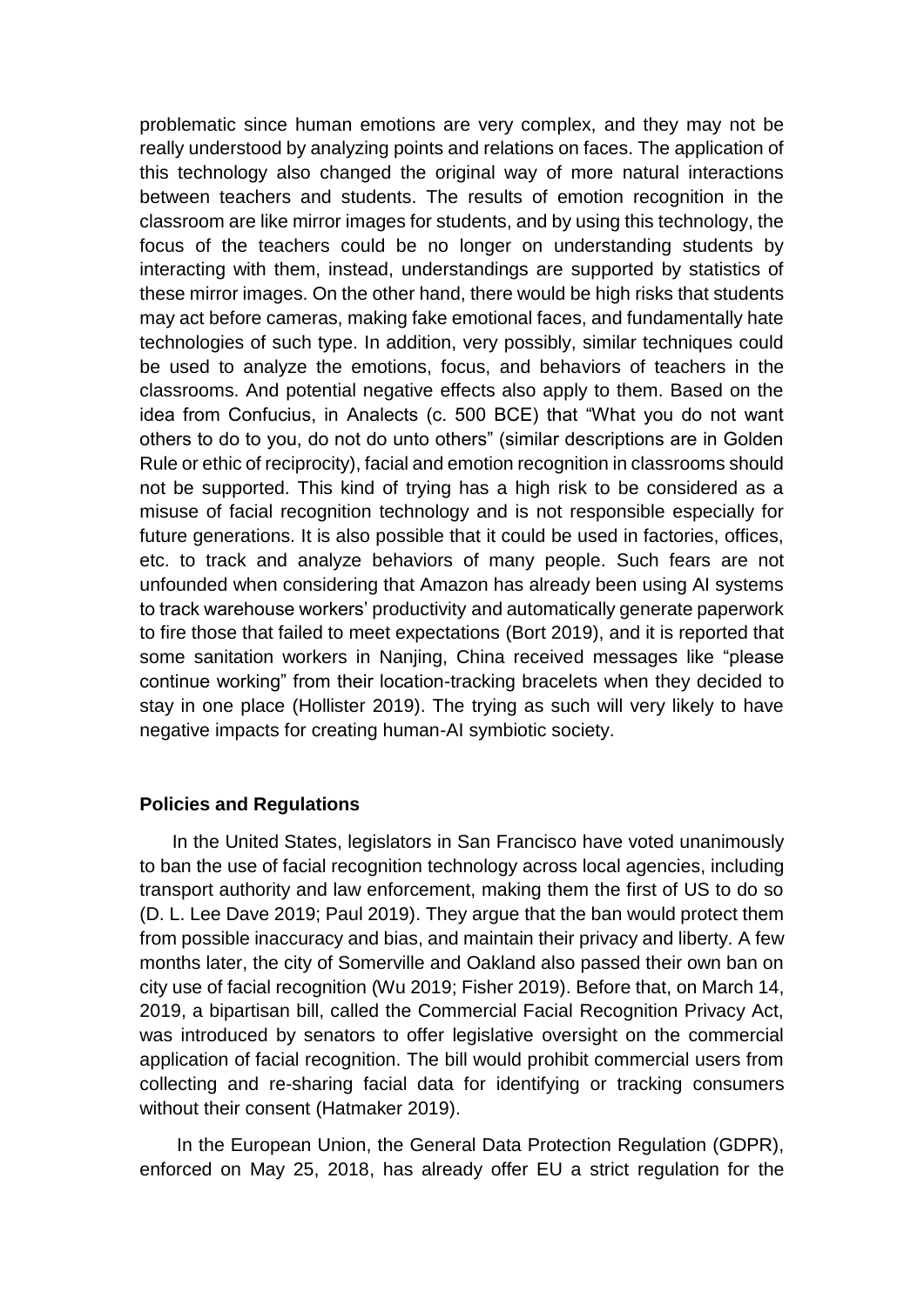protection of personal information. The European Commission is also planning to impose strict limits on facial recognition usage to give EU citizens explicit rights over the use of their facial data (Khan 2019). It worth noting that the Swedish Data Protection Authority (DPA) has recently issued its first GDPR fine against a trial project in a school of northern Sweden, in which 22 students were captured using facial recognition software to keep track of their attendance in class (Euronews 2019; Hanselaer 2019). The Swedish DPA accused the school of processing personal data more than necessary and without legal basis, data protection impact assessment, and prior consultation (Edvardsen 2019).

In China, privacy and personal data security have become the focus of supervision since such concerns became real problems. Taking effect on June 1, 2017, the China Internet Security Law banned online service providers from collecting and selling users' personal information without user consent (Creemers, Triolo, and Webster 2018). On May 1, 2018, the national standard on personal information protection, the Personal information security specification, took effect and laid out guidelines for how personal information should be collected, used, and shared (Shi et al. 2019).

Regulations of Facial recognition are directly related to data and governance of AI in general. In China, as the leading organization that pushes forward the Chinese Next Generation Artificial Intelligence initiative, the Ministry of Science and Technology established the "Governance Principles for the New Generation Artificial Intelligence"(NGPNGAI 2019), including principles of Fairness and Justice, Respect for Privacy, etc. Relevant Efforts from Office of the Cyberspace Administration of China have also been established, such as "Data security management measures" and "Regulations for the Protection of Children's Personal Information on the Network" (CAC 2019a; 2019b), in which the importance of personal data protection, including the protection of personal biometric information, is highlighted (Xie 2019; Luo, Yu, and Shepherd 2019).

The responsible development of facial recognition does not only rely on governments regulation, but also on the active involvement from industry. Microsoft actively called for governments regulation to regulate facial recognition as well as corporate responsibility, by starting to adopt six facial recognition principles (Brad Smith 2018b; 2018a). It is reported that they denied police facial recognition project and deleted their public face recognition dataset (Vincent 2019b; Murgia 2019). Google has chosen to not offer general-purpose facial recognition APIs to avoid possible abuse and harmful outcome (Google 2018). Axon (formerly Taser International), a major police body camera manufacturer, has established their own AI Ethics Board and published the first report, concluded that the deployment of facial recognition technology in police body cameras should be stopped until such technology performs better accuracy and "equally well across races, ethnicities, genders, and other identity groups" (Axon 2019). Megvii, a major facial recognition company in China, has also set up a committee to oversee AI ethics-related issues (Sarah Dai 2019).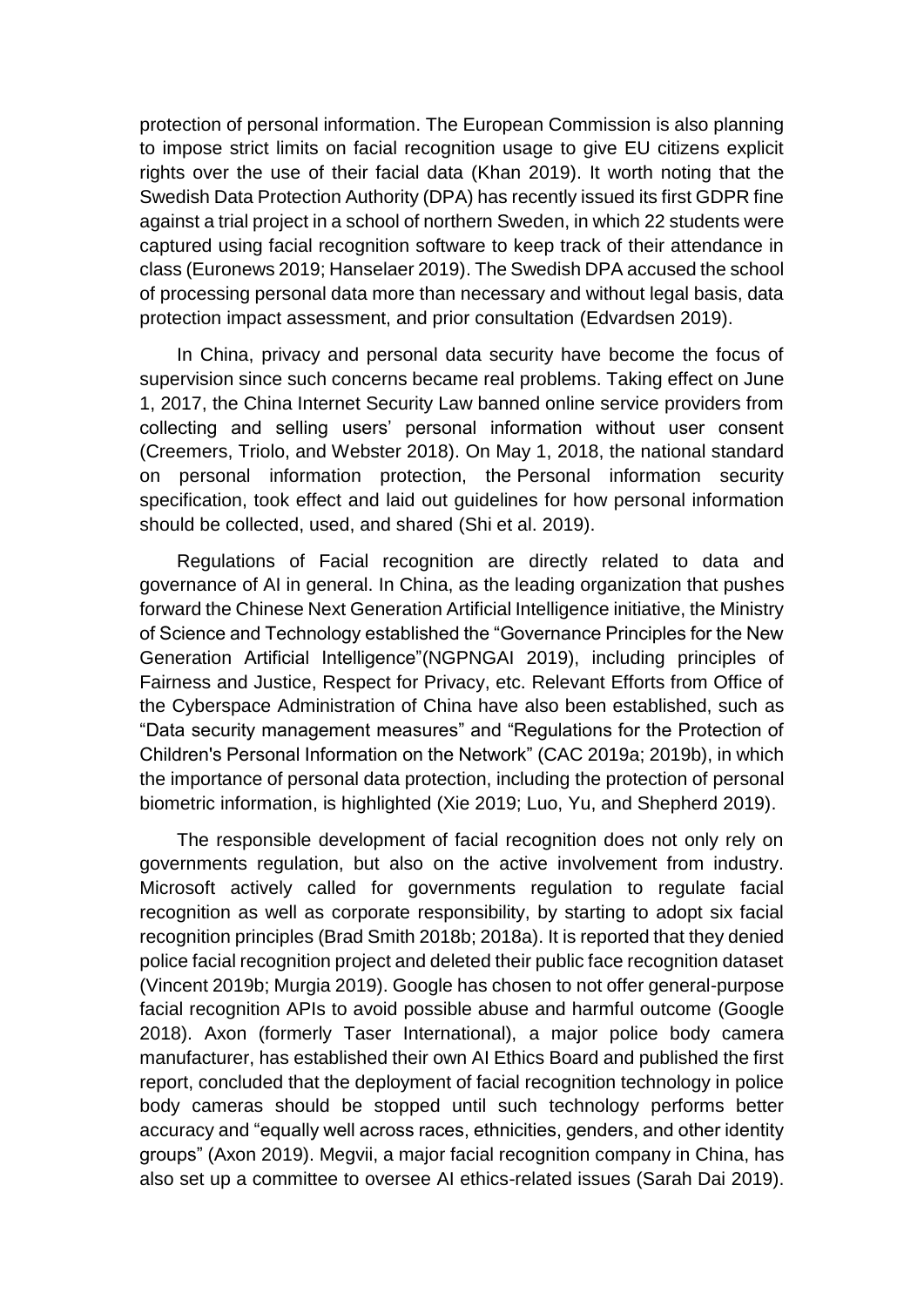Alipay, the world's largest mobile payment platform, has recently published a "biometrics user privacy and security protection initiative", calling for a "minimum and sufficient" principle when collecting user biometric data, and advocating that biometric technology should be "normative and controllable" (Shen 2019).

#### **Similar Risks in Other Biometric Recognition**

Facial recognition, as one type of biometric recognition technology, is not all that we should care about. In fact, similar risks exist in almost every type of biometric recognition, including but not limited to gait recognition, iris recognition, fingerprint recognition, and voice recognition.

When it comes to gait recognition, we are also faced with similar risks and ethical issues. According to a study from the University of California and Beihang University (Zhang, Wang, and Bhanu 2010), ethnics can be detected using human's gait. They can distinguish people from East Asia and South America with about 80% for accuracy only based on their gaits. Moreover, even in 2005, gender classification has achieved over 95% for accuracy using gait, as suggested in the work of Dankook University and Southampton University(Yoo, Hwang, and Nixon 2005). In summary, gait recognition can also extract features like gender and ethnics just as facial recognition does, which could bring a series of problems related to algorithmic bias.

Iris recognition has similar risks. Evaluations have shown that gender, eye color, race will have a different impact on the accuracy in iris recognition. Recognition on the UND iris database shows that the accuracy on male is 96.67%, while only 86% on female (Tapia, Perez, and Bowyer 2014). An evaluation on different algorithms also shows that some of them perform better on male data, while some of them perform better on female data (Quinn et al. 2018). For eye color, 13 algorithms perform better on dark eyes (brown and black), while the rest of 27 algorithms perform better on light eyes (blue, green and grey). Concerning race, the accuracy for white people is the best, while for Asian people is the worst (Quinn et al. 2018). In (Howard and Etter 2013), similar results were presented. The false rejection rates for different races are African American > Asian > Hispanic > Caucasian. While the false rejection rates for eye colors are Black > Brown > Blue > Green > Hazel > Blue-Green (Howard and Etter 2013).

For fingerprint recognition, the accuracy on gender recognition could reach at least the accuracy of 97% (Gornale, Patil, and Veersheety 2016), which means that one can extract the gender information, and this information could have similar risks to be used with gender discrimination. In addition, the recognition accuracy for male and female are 91.69% and 84.69%, and future efforts are needed to make a balance (Wadhwa, Kaur, and Singh 2013).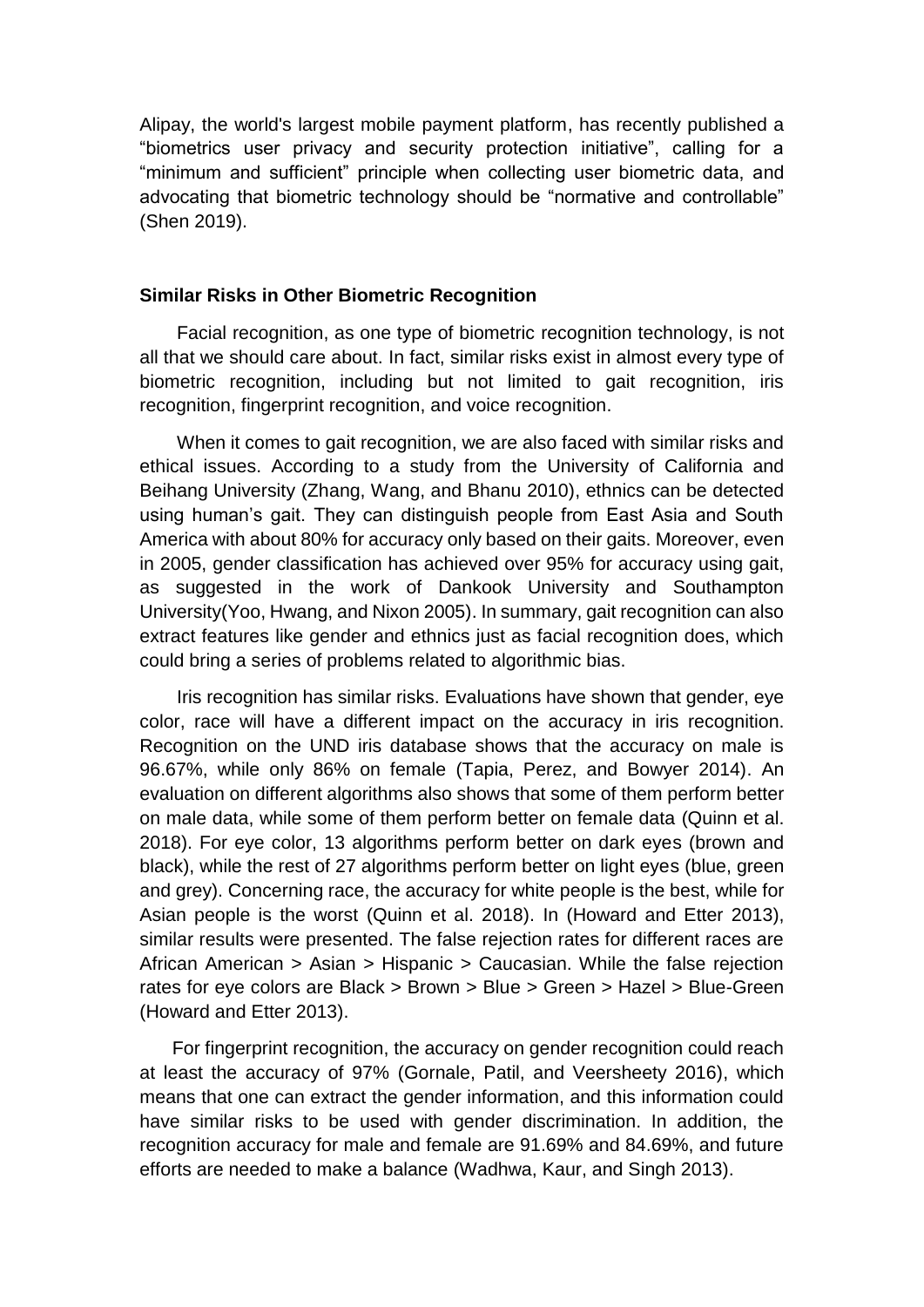## **For a Responsible Future**

The future of facial recognition and related biometric recognition in society does not rely only on how people see the risks of these technologies from a societal perspective, and provide principles, norms, standards, policies, and laws, etc. to regulate them, but also heavily rely on what kind of technological move that could be made to provide a responsible future. At least the following efforts should be conducted from the technological point of view:

1. *Constantly Improving the Accuracy and Robustness of recognition models*. Many current facial recognition models are with high accuracy on restricted datasets, while performing very differently in real-world and complex scenarios, and when facing adversarial attacks. The negative impacts are especially unacceptable in safety and security related issues. With human in the loop to make final decisions, continuous efforts are needed to increase the accuracy and robustness of the models and services that are put to practical use.

2. *Upgrading Data Privacy and Security Infrastructures*. More secure data infrastructures with data grading, access control, data auditing, and privacy protection need to be developed, updated, and deployed to minimize the risks, especially for biometric data. Data firewalls need to be built against external attacks and data leaks.

3. *Developing fair recognition models.* The present focus for refining recognition models is still improving accuracy on specific datasets that are with very limited diversities considering gender, race, etc. For the future, many efforts should be paid to make the recognition models fairer. That is to reduce the differences in accuracy for different gender, ethnicity, etc. and bridge the gaps.

4. *Technical grounding of informed consent, data revocation and model retraining.* The understanding of privacy may change over time. Except for the maturation of recognition models, grounding of informed consent is essential to improve the acceptance of facial recognition for good (GDPR 2018; BAAI et al. 2019; NGPNGAI 2019). At the same time, since users may not really understand the items listed in informed consent notes, and may change their minds, data erasure and revocation mechanisms and models need to be realized and deployed (GDPR 2018; BAAI et al. 2019; NGPNGAI 2019). The real technological bottleneck is not on how data could be erased and revoked from the database, but about how to remove them from the training and prediction model, and how to retrain the recognition model with minimum cost.

5. *Developing privacy-preserving learning and recognition models.* One of the main focuses for facial and other biometric recognition is having access to privacy-related data for individuals. Future directions should be on the training and learning over encrypted data, and ensuring learning the general characteristics of the whole data without or at least reduce disclosing the private information of individuals.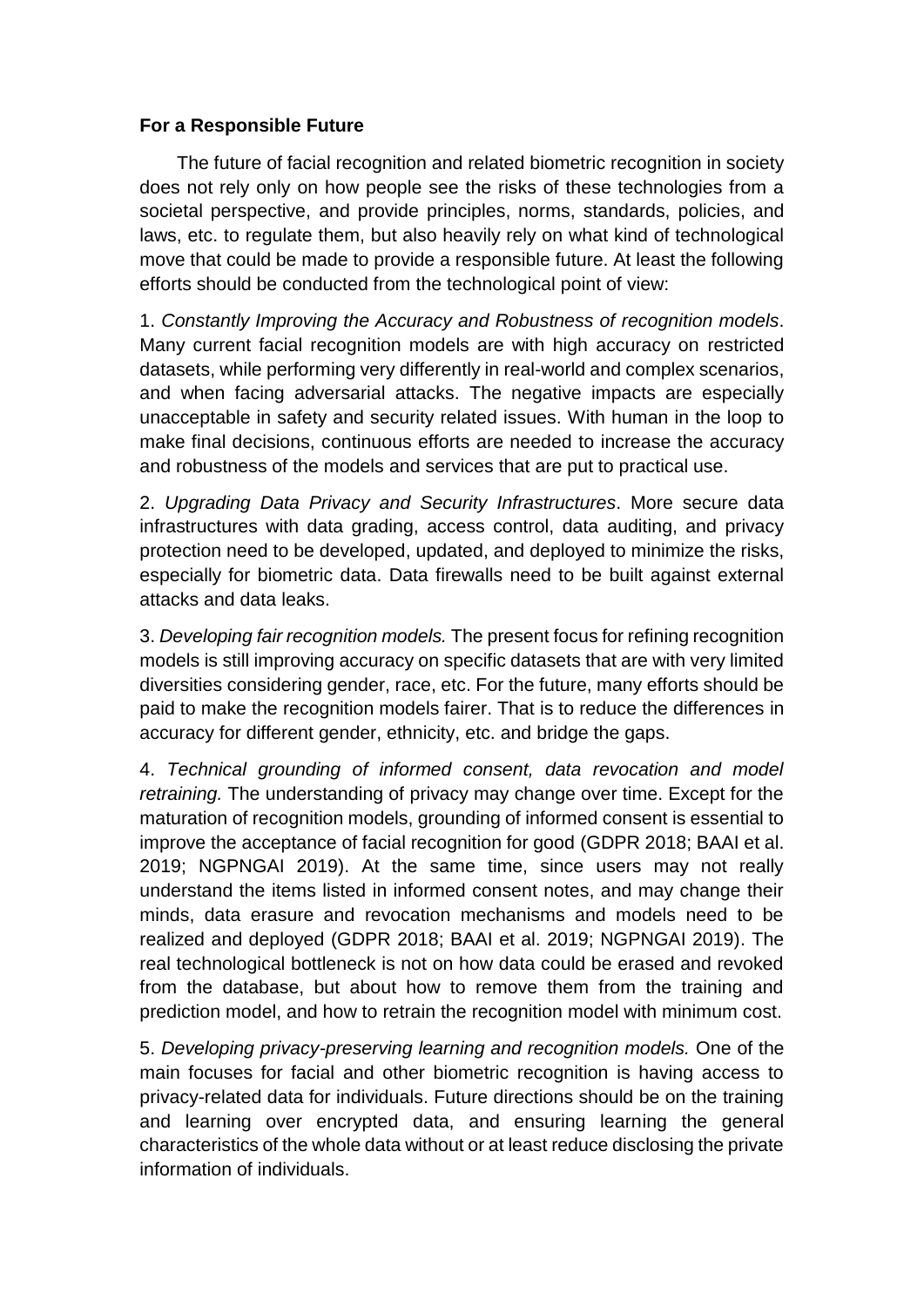6. *Ethics by Design and Risk Evaluation.* The research, development, and deployment of responsible facial and other biometric recognition to the society should be with ethics by design, and taking the considerations into the whole lifecycle of the services. In order to reduce the potential negative effects, risks evaluation mechanisms and platforms need to be developed and deployed. AI risks evaluation organizations need to be involved in the lifecycle to help find, point out, and reduce potential technical and ethical risks.

## **References**

- Alcorn, Stan. 2013. "Facial Recognition In The Classroom Tells Teachers When Students Are S." October 18, 2013. https://www.fastcompany.com/3018861/facial-recognition-in-theclassroom-tells-teachers-when-students-are-spacing.
- Axon. 2019. "First Report of the Axon AI & Policing Technology Ethics Board." Axon Enterprise.

https://www.policingproject.org/s/Axon\_Ethics\_Board\_First\_Report.pdf.

- BAAI et al. 2019. "Beijing AI Principles." May 25, 2019. http://www.baai.ac.cn/blog/beijing-ai-principles.
- Booth, Robert. 2019. "Police Face Calls to End Use of Facial Recognition Software." *The Guardian*, July 3, 2019, sec. Technology. https://www.theguardian.com/technology/2019/jul/03/police-face-callsto-end-use-of-facial-recognition-software.
- Bort, Julie. 2019. "Amazon's Warehouse-Worker Tracking System Can Automatically Pick People to Fire without a Human Supervisor's Involvement." Business Insider. April 25, 2019. https://www.businessinsider.com/amazon-system-automatically-fireswarehouse-workers-time-off-task-2019-4.
- Boyon, Nicolas. 2019. "Global Citizens OK with Government Use of AI and Facial Recognition… Within Limits." Ipsos. September 12, 2019. https://www.ipsos.com/en-us/news/polls/WEF-govt-use-facialrecognition-ai.
- Brad Smith. 2018a. "Facial Recognition Technology: The Need for Public Regulation and Corporate Responsibility." Microsoft on the Issues. July 13, 2018. https://blogs.microsoft.com/on-the-issues/2018/07/13/facialrecognition-technology-the-need-for-public-regulation-and-corporateresponsibility/.
- Brad Smith. 2018b. "Facial Recognition: It's Time for Action." Microsoft on the Issues. December 6, 2018. https://blogs.microsoft.com/on-theissues/2018/12/06/facial-recognition-its-time-for-action/.
- Buolamwini, Joy, and Timnit Gebru. 2018. "Gender Shades: Intersectional Accuracy Disparities in Commercial Gender Classification." In *Conference on Fairness, Accountability and Transparency*, 77–91. http://proceedings.mlr.press/v81/buolamwini18a.html.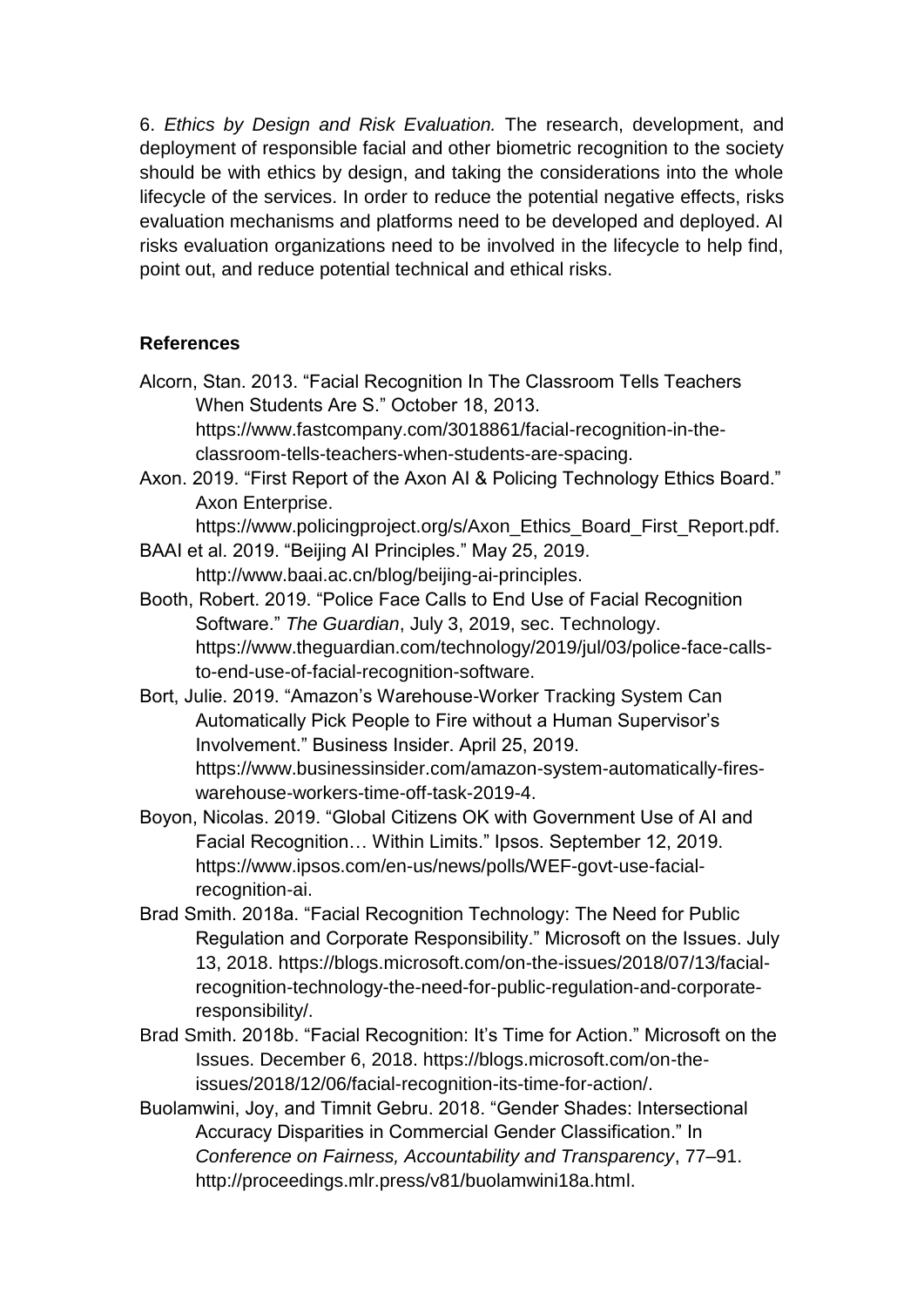- CAC. 2019a. "Data Security Management Measures (Draft)." May 28, 2019. http://www.moj.gov.cn/news/content/2019-05/28/zlk\_235861.html.
- CAC. 2019b. "Regulations for the Protection of Children's Personal Information on the Network." August 23, 2019. http://www.cac.gov.cn/2019-08/23/c\_1124913903.htm.
- Chronicle, Deccan. 2018. "Artificial Intelligence Can Help Schools Safeguard Children." May 31, 2018. https://www.asianage.com/amp/technology/in-other-

news/310518/artificial-intelligence-can-help-schools-safeguardchildren.html.

Creemers, Rogier, Paul Triolo, and Graham Webster. 2018. "Translation: Cybersecurity Law of the People's Republic of China (Effective June 1, 2017)." New America. June 29, 2018.

https://www.newamerica.org/cybersecurity-

initiative/digichina/blog/translation-cybersecurity-law-peoples-republicchina/.

- Cuthbertson, Anthony. 2018. "Police Trace 3,000 Missing Children in Just Four Days Using Facial Recognition Technology." The Independent. April 24, 2018. https://www.independent.co.uk/life-style/gadgets-andtech/news/india-police-missing-children-facial-recognition-tech-tracefind-reunite-a8320406.html.
- Durkin, Erin. 2019. "New York School District's Facial Recognition System Sparks Privacy Fears." *The Guardian*, May 31, 2019, sec. Technology. https://www.theguardian.com/technology/2019/may/31/facialrecognition-school-new-york-privacy-fears.
- Edvardsen, Sofia. 2019. "How to Interpret Sweden's First GDPR Fine on Facial Recognition in School." August 27, 2019. https://iapp.org/news/a/how-to-interpret-swedens-first-gdpr-fine-onfacial-recognition-in-school/.
- Ehrenkranz, Melanie. 2019. "Amazon's Face Recognition Tech Once Again Pegs Politicians as Criminals." Gizmodo. August 13, 2019. https://gizmodo.com/amazons-face-recognition-tech-once-again-pegspoliticia-1837215790.
- Euronews. 2019. "Facial Recognition Replaces Class Register in Swedish Trial." Euronews. January 16, 2019. https://www.euronews.com/2019/01/16/facial-recognition-replacesclass-register-in-swedish-trial.
- Fingas, Jon. 2018. "Police Face Recognition Misidentified 2,300 as Potential Criminals." Engadget. May 6, 2018. https://www.engadget.com/2018/05/06/police-face-recognitionmisidentified-2300-as-criminals/.
- Fisher, Christine. 2019. "Oakland Bans City Use of Facial Recognition Software." July 17, 2019.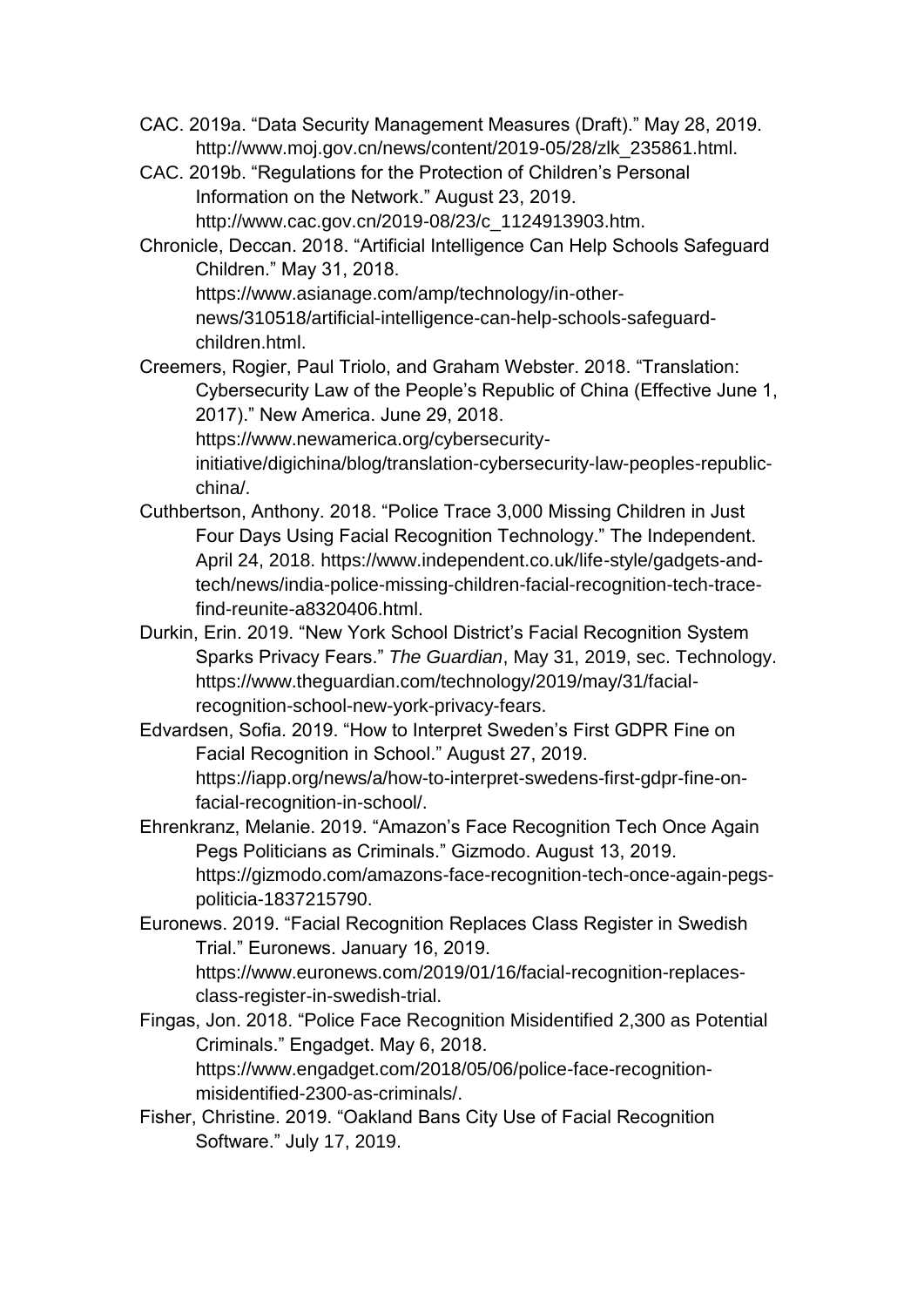https://www.engadget.com/2019/07/17/oakland-california-facialrecognition-ban/.

- Fussell, Sidney. 2018. "Amazon Accidentally Makes Rock-Solid Case for Not Giving Its Face Recognition Tech to Police." Gizmodo. July 27, 2018. https://gizmodo.com/amazon-accidentally-makes-rock-solid-case-fornot-givin-1827934703.
- GDPR. 2018. "Art. 17 GDPR Right to Erasure ('Right to Be Forgotten')." *General Data Protection Regulation (GDPR)* (blog). May 25, 2018. https://gdpr-info.eu/art-17-gdpr/.
- Gevers, Victor. 2019. "There Is This Company in China Named SenseNets. They Make Artificial Intelligence-Based Security Software Systems for Face Recognition, Crowd Analysis, and Personal Verification. And Their Business IP and Millions of Records of People Tracking Data Is Fully Accessible to Anyone.Pic.Twitter.Com/Zaf6w5502i." Tweet. *@0xdude* (blog). February 13, 2019.

https://twitter.com/0xdude/status/1095702540463820800?lang=en.

- Google. 2018. "AI for Social Good in Asia Pacific." Google. December 13, 2018. https://www.blog.google/around-the-globe/google-asia/ai-socialgood-asia-pacific/amp/.
- Gornale, Shivanand, Abhijit Patil, and C. Veersheety. 2016. "Fingerprint Based Gender Identification Using Discrete Wavelet Transform and Gabor Filters." *International Journal of Computer Applications* 975: 8887.
- Hall, Kat. 2019. "Metropolitan Police's Facial Recognition Tech Not Only Crap, but Also of Dubious Legality – Report." July 4, 2019. https://www.theregister.co.uk/2019/07/04/met\_police\_slammed\_for\_fac ial recognition practice/.
- Hanselaer, Sarah. 2019. "Facial recognition in school renders Sweden's first GDPR fine." Text. European Data Protection Board - European Data Protection Board. August 22, 2019.

https://edpb.europa.eu/news/national-news/2019/facial-recognitionschool-renders-swedens-first-gdpr-fine\_en.

- Hatmaker, Taylor. 2019. "Bipartisan Bill Proposes Oversight for Commercial Facial Recognition." *TechCrunch* (blog). March 15, 2019. http://social.techcrunch.com/2019/03/14/facial-recognition-billcommercial-facial-recognition-privacy-act/.
- Hollister, Sean. 2019. "These Chinese Sanitation Workers Have to Wear Location-Tracking Bracelets Now." The Verge. April 6, 2019. https://www.theverge.com/2019/4/6/18298562/these-chinesesanitation-workers-have-to-wear-location-tracking-bracelets-now.
- Howard, John J., and Delores Etter. 2013. "The Effect of Ethnicity, Gender, Eye Color and Wavelength on the Biometric Menagerie." In *2013 IEEE International Conference on Technologies for Homeland Security (HST)*, 627–632. IEEE.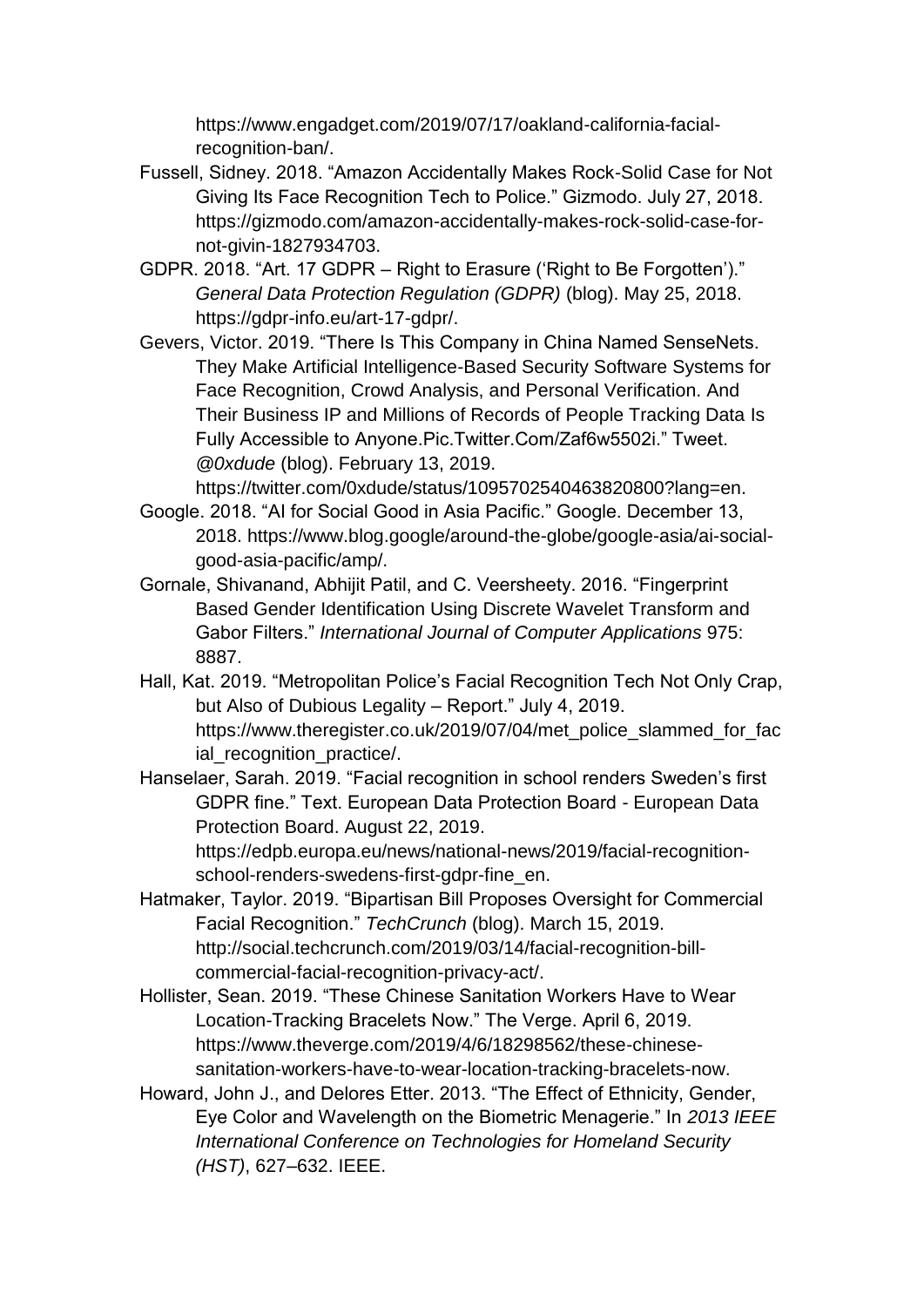- Jenner, Frances. 2018. "FaceSearch Is the New Facial Recognition Tool Used to Fight Human Trafficking." *Techli* (blog). July 10, 2018. https://techli.com/facesearch-is-the-new-facial-recognition-tool-used-tofight-human-trafficking/54617/.
- Khan, Mehreen. 2019. "EU Plans Sweeping Regulation of Facial Recognition." Financial Times. August 22, 2019. https://www.ft.com/content/90ce2dce-c413-11e9-a8e9-296ca66511c9.
- Korshunov, Pavel, and Sébastien Marcel. 2018. "Deepfakes: A New Threat to Face Recognition? Assessment and Detection." *ArXiv Preprint ArXiv:1812.08685*.
- Lee, Amanda. 2017. "Alipay Rolls out World's First 'Smile to Pay' Application in Hangzhou." South China Morning Post. September 1, 2017. https://www.scmp.com/tech/start-ups/article/2109321/alipay-rolls-outworlds-first-smile-pay-facial-recognition-system-kfc.
- Lee, Dave Lee, Dave. 2019. "San Francisco Bans Facial Recognition in US First." *BBC News*, May 15, 2019, sec. Technology. https://www.bbc.com/news/technology-48276660.
- Levy, Andrew. 2010. "School Installs £9k Facial Recognition Cameras to Stop Students Turning up Late." Daily Mail Online. October 4, 2010. https://www.dailymail.co.uk/news/article-1317520/School-installs-9kfacial-recognition-cameras-stop-students-turning-late.html.
- Liao, Shannon. 2018. "Facial Recognition Scans Are Expanding to Delta Flights in Atlanta International Airport." The Verge. September 20, 2018. https://www.theverge.com/2018/9/20/17884476/facialrecognition-scan-delta-flight-atlanta-international-airport.
- Liao, Shannon. 2019. "A Chinese Subway Is Experimenting with Facial Recognition to Pay for Fares." The Verge. March 13, 2019. https://www.theverge.com/2019/3/13/18263923/chinese-subway-facialrecognition-fares-pay-ai.
- Lo, Kinling. 2018. "In China, These Glasses Are Helping to Catch Criminals." South China Morning Post. February 7, 2018. https://www.scmp.com/news/china/society/article/2132395/chinesepolice-scan-suspects-using-facial-recognition-glasses.
- Luo, Yan, Zhijing Yu, and Nicholas Shepherd. 2019. "China Releases Draft Measures for Data Security Management." Inside Privacy. May 28, 2019. https://www.insideprivacy.com/uncategorized/china-releasesdraft-measures-for-the-administration-of-data-security/.
- Manthorpe, Rowland, and Alexander J Martin. 2019. "81% of 'suspects' Flagged by Met's Police Facial Recognition Technology Innocent, Independent Report Says." Sky News. July 4, 2019. https://news.sky.com/story/met-polices-facial-recognition-tech-has-81 error-rate-independent-report-says-11755941.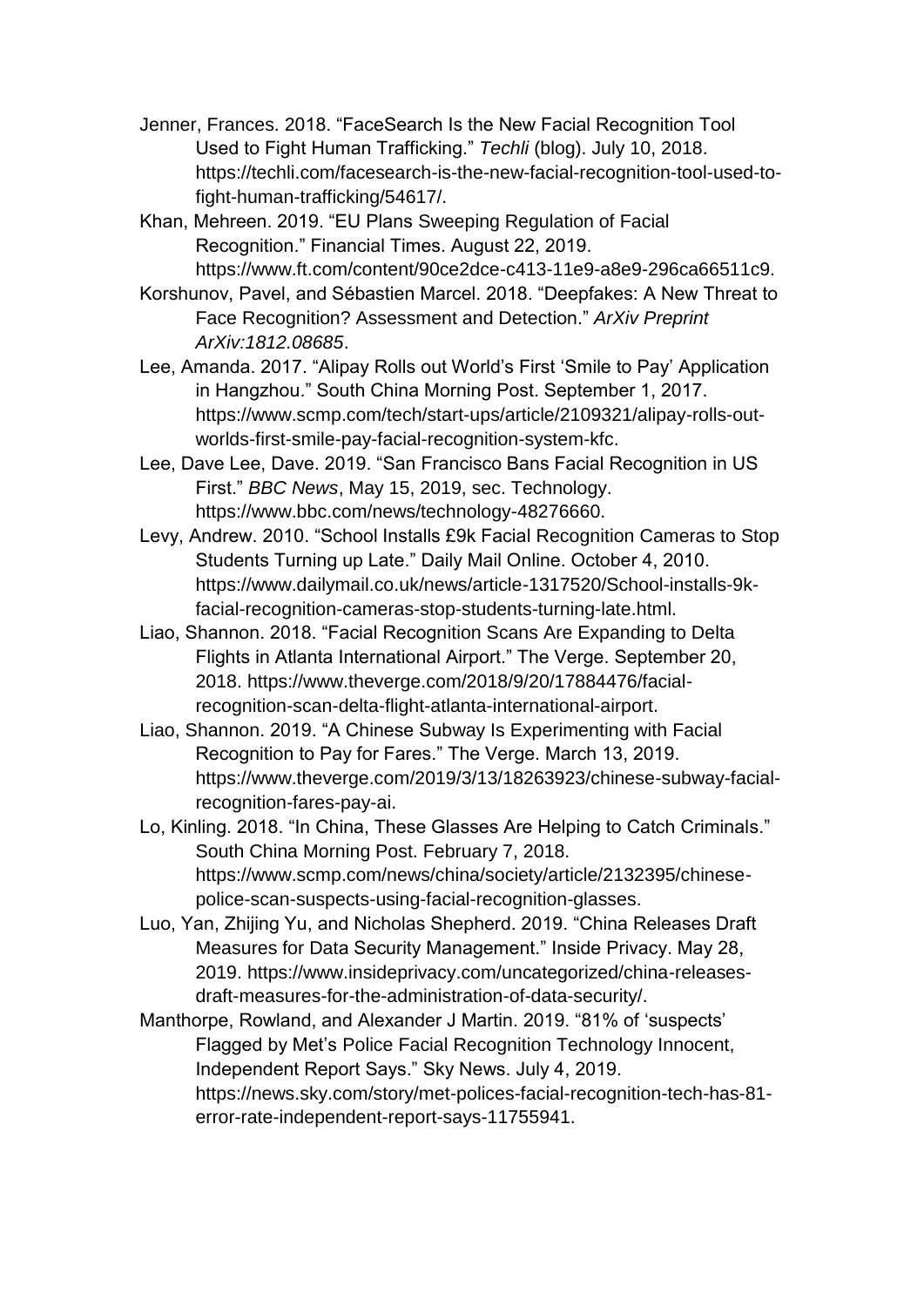Martinez-Martin, Nicole. 2019. "What Are Important Ethical Implications of Using Facial Recognition Technology in Health Care?" *AMA Journal of Ethics* 21 (2): 180–87. https://doi.org/10.1001/amajethics.2019.180.

Moon, Louise. 2018. "China's Facial Recognition Catches Another Fugitive Jacky Cheung Fan." South China Morning Post. May 22, 2018. https://www.scmp.com/news/china/society/article/2147245/chinasfacial-recognition-cameras-apprehend-third-fugitive-jacky.

Murgia, Madhumita. 2019. "Microsoft Quietly Deletes Largest Public Face Recognition Data Set." Financial Times. June 6, 2019. https://www.ft.com/content/7d3e0d6a-87a0-11e9-a028-86cea8523dc2.

NGPNGAI. 2019. "Governance Principles for the New Generation Artificial Intelligence--Developing Responsible Artificial Intelligence." 96-17 2019.

https://www.chinadaily.com.cn/a/201906/17/WS5d07486ba3103dbf143 28ab7.html?from=singlemessage&isappinstalled=0.

- Paul, Kari. 2019. "San Francisco Could Ban Government Agencies from Using Facial Recognition Technology." *The Guardian*, May 7, 2019, sec. US news. https://www.theguardian.com/usnews/2019/may/07/san-francisco-to-ban-government-from-using-facialrecognition-technology.
- Quinn, George W., George W. Quinn, Patrick Grother, and James Matey. 2018. *IREX IX Part One: Performance of Iris Recognition Algorithms*. US Department of Commerce, National Institute of Standards and Technology.
- Roux, Melissa. 2019a. "Why Facial Recognition Is Important For Banking Services." *Sightcorp* (blog). March 19, 2019. https://sightcorp.com/blog/why-facial-recognition-is-important-forbanking-services/.
- Roux, Melissa. 2019b. "How Facial Recognition Is Used in Healthcare." *Sightcorp* (blog). March 23, 2019. https://sightcorp.com/blog/howfacial-recognition-is-used-in-healthcare/.

Runhua, Zhao. 2019. "AI Startup Megvii Gets Knuckles Rapped over Class Monitoring Demo." September 3, 2019. https://www.caixinglobal.com/2019-09-03/ai-startup-megvii-getsknuckles-rapped-over-class-monitoring-demo-101458246.html.

- Sarah Dai. 2019. "Megvii Pledges to Guard against Weaponisation of AI on Road to IPO." South China Morning Post. August 26, 2019. https://www.scmp.com/tech/enterprises/article/3024395/china-facialrecognition-unicorn-megvii-pledges-guard-against.
- Shen, Steven. 2019. "Alipay Launches China's First Biometric Industry Initiative: Following the Principle of Minimum and Sufficient." News Board. August 23, 2019. https://newsboard.top/alipay-launches-chinasfirst-biometric-industry-in/.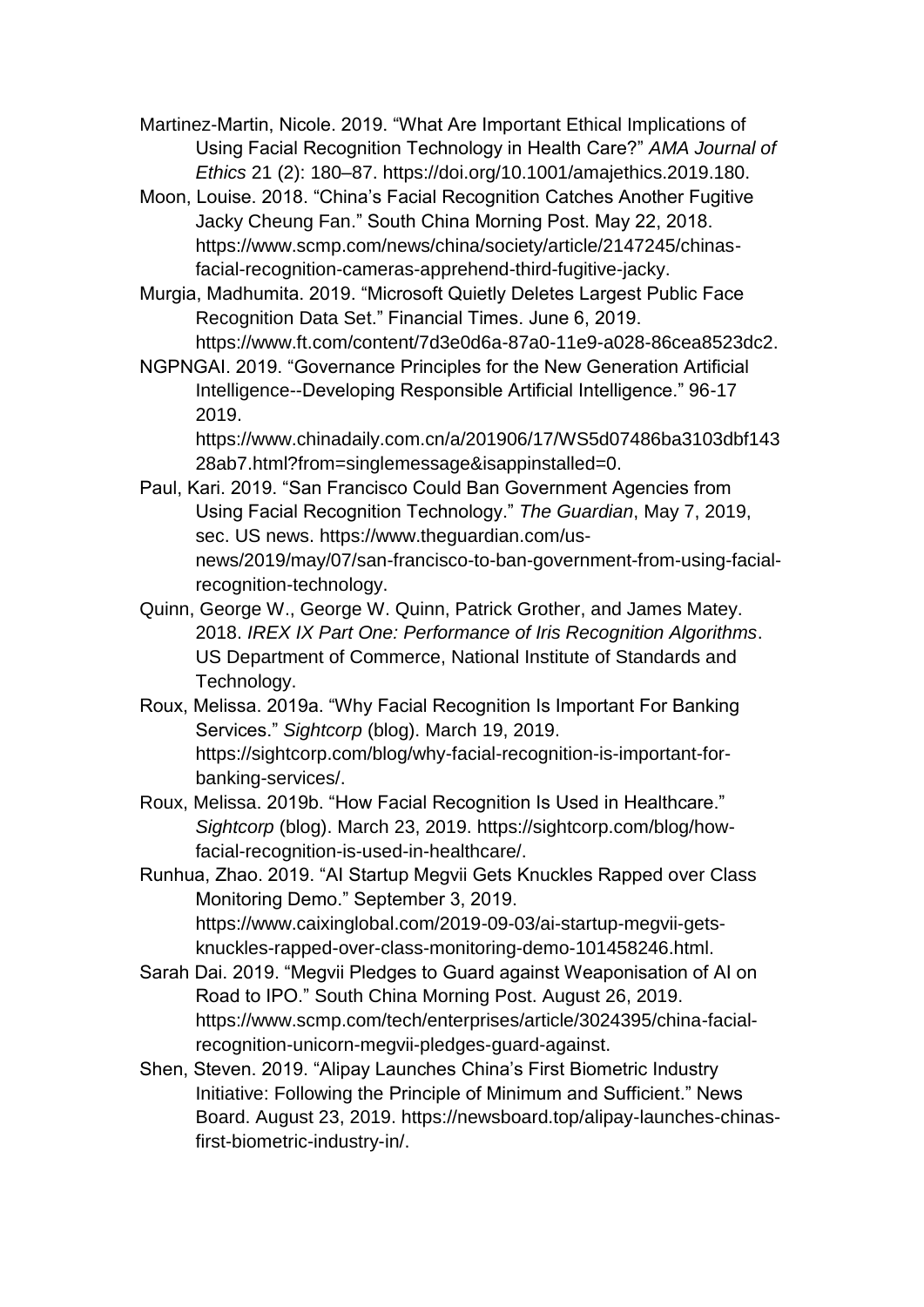- Shi, Mingli, Samm Sacks, Qiheng Chen, and Graham Webster. 2019. "Translation: China's Personal Information Security Specification." New America. February 8, 2019. https://www.newamerica.org/cybersecurityinitiative/digichina/blog/translation-chinas-personal-informationsecurity-specification/.
- Singer, Natasha. 2018. "Amazon's Facial Recognition Wrongly Identifies 28 Lawmakers, A.C.L.U. Says." *The New York Times*, July 26, 2018, sec. Technology. https://www.nytimes.com/2018/07/26/technology/amazonaclu-facial-recognition-congress.html.
- Siqi, Cao. 2019. "Top Education Authority Pledges to Limit Use of Facial Recognition Systems in Schools - Global Times." September 5, 2019. http://www.globaltimes.cn/content/1163771.shtml.
- Smolaks, Max. 2019. "Chinese University Deploys Facial Recognition Tech to Monitor Student Behavior." *The World's Number One Portal for Artificial Intelligence in Business* (blog). September 2, 2019. https://aibusiness.com/chinese-university-deploys-facial-recognitiontech-to-monitor-student-behavior/.
- Snow, Jacob. 2018. "Amazon's Face Recognition Falsely Matched 28 Members of Congress With Mugshots." The ACLU of Northern California. July 26, 2018. https://www.aclunc.org/blog/amazon-s-facerecognition-falsely-matched-28-members-congress-mugshots.
- Tao, Li. 2018. "Jaywalkers under Surveillance in Shenzhen Soon to Be Punished via Text Messages." South China Morning Post. March 27, 2018. https://www.scmp.com/tech/chinatech/article/2138960/jaywalkers-under-surveillance-shenzhen-soon-bepunished-text.
- Tapia, Juan E., Claudio A. Perez, and Kevin W. Bowyer. 2014. "Gender Classification from Iris Images Using Fusion of Uniform Local Binary Patterns." In *European Conference on Computer Vision*, 751–763. Springer.
- Taylor, Josh. 2019. "Major Breach Found in Biometrics System Used by Banks, UK Police and Defence Firms." *The Guardian*, August 14, 2019, sec. Technology.

https://www.theguardian.com/technology/2019/aug/14/major-breachfound-in-biometrics-system-used-by-banks-uk-police-and-defencefirms.

- Vincent, James. 2019a. "Facial Recognition and AI Could Be Used to Identify Rare Genetic Disorders." The Verge. January 15, 2019. https://www.theverge.com/2019/1/15/18183779/facial-recognition-aialgorithms-detect-rare-genetic-disorder-fdna.
- Vincent, James. 2019b. "Microsoft Denied Police Facial Recognition Tech over Human Rights Concerns." The Verge. April 17, 2019. https://www.theverge.com/2019/4/17/18411757/microsoft-facialrecognition-sales-refused-police-access.